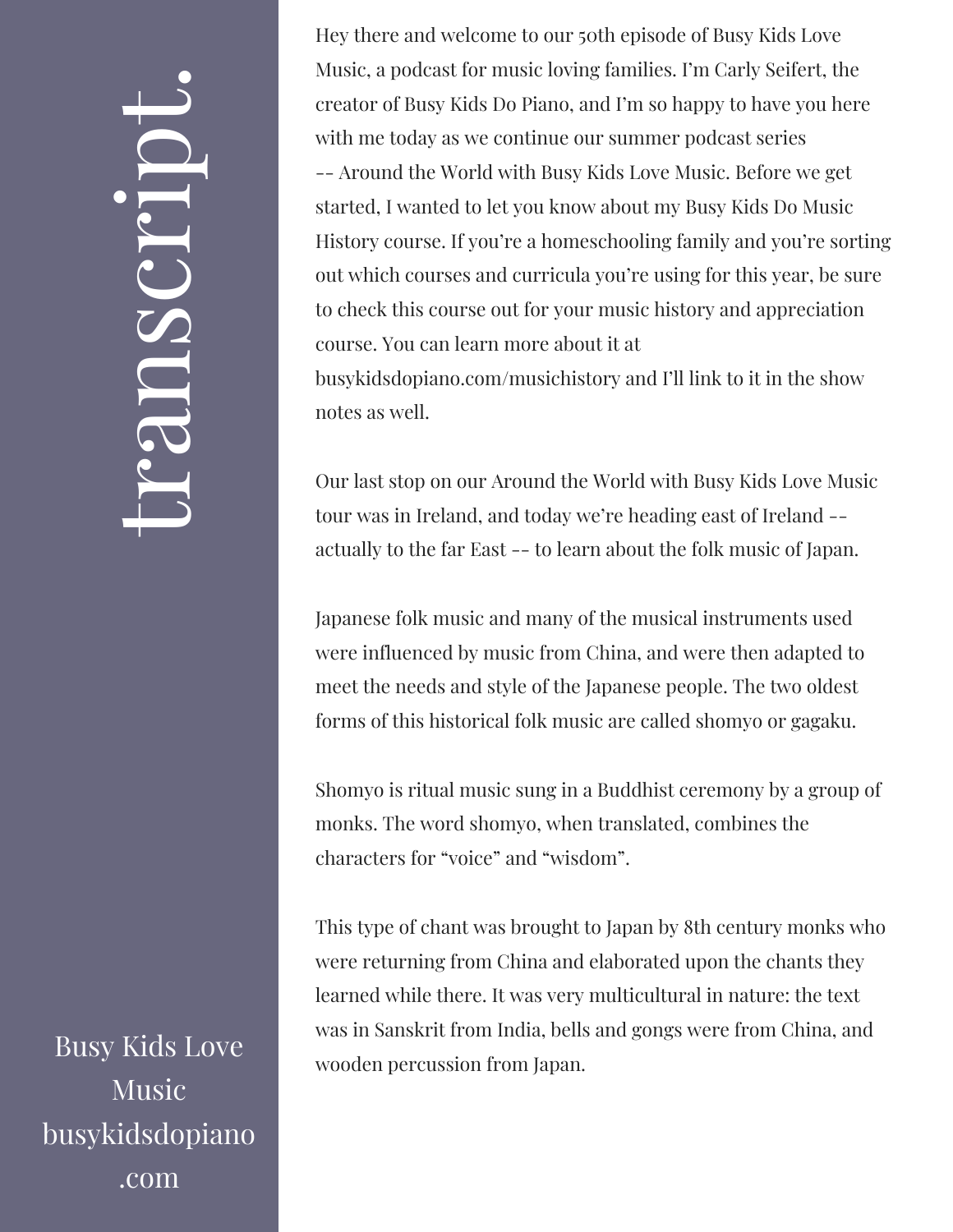## $\leftarrow$ ra<br>S n $\boldsymbol{C}$  $\bigcup$ r $\bullet$   $\overline{\phantom{a}}$  $\boxed{\phantom{1}}$  $\overline{\phantom{a}}$  $\bullet$

Busy Kids Love Music busykidsdopiano .com

Gagaku is the second of the oldest historical Japanese folk music, and it was used for Japanese performance. It included dances and songs - some which were in an instrumental style and others in a form of vocal music. The word gagaku literally means elegant music, and it was typically patronized -- or financially supported -- by the Imperial Court or temples or shrines. The emphasis of this type of music is on the timbre TAMBER, which is a word that means the quality of the musical sound. If your ears are used to listening to Western style music, this might be different for you! There are sixteen instruments that are typically used to play gagaku music, and they are from the woodwinds, string and percussion families.

Japan has several forms of theater in which its traditional music played an important role. Noh (n-o-h) musical theater is the oldest form of theater. Performers are typically accompanied by a small group of instrumentalists who play a taiko, which is a stick drum, a big hourglass-shaped drum and a small hour-glass shaped drum and a bamboo flute called the nohkan.This ensemble performs with the vocalists to create this theatrical music. You'll sometimes here Noh referred to as "Japanese Opera"

Kabuki is another type of Japanese theater with different categories of music. Kabuki is known for having highly stylized dancing, singing and movement. An all-male cast usually performs in elaborate makeup. During the course of a kabuki performance, musicians will be located both on and off stage. Be sure to check out this episode's show notes where I've included a playlist that will show performances of these theatrical forms of traditional Japanese music.

You'll notice in the examples of Japanese folk music you've heard in this episode that there isn't really a distinct rhythm, the way you often hear in Western music. Music has blank spaces of silence called - ma. These silences are so important and are considered the heart of traditional Japanese music.